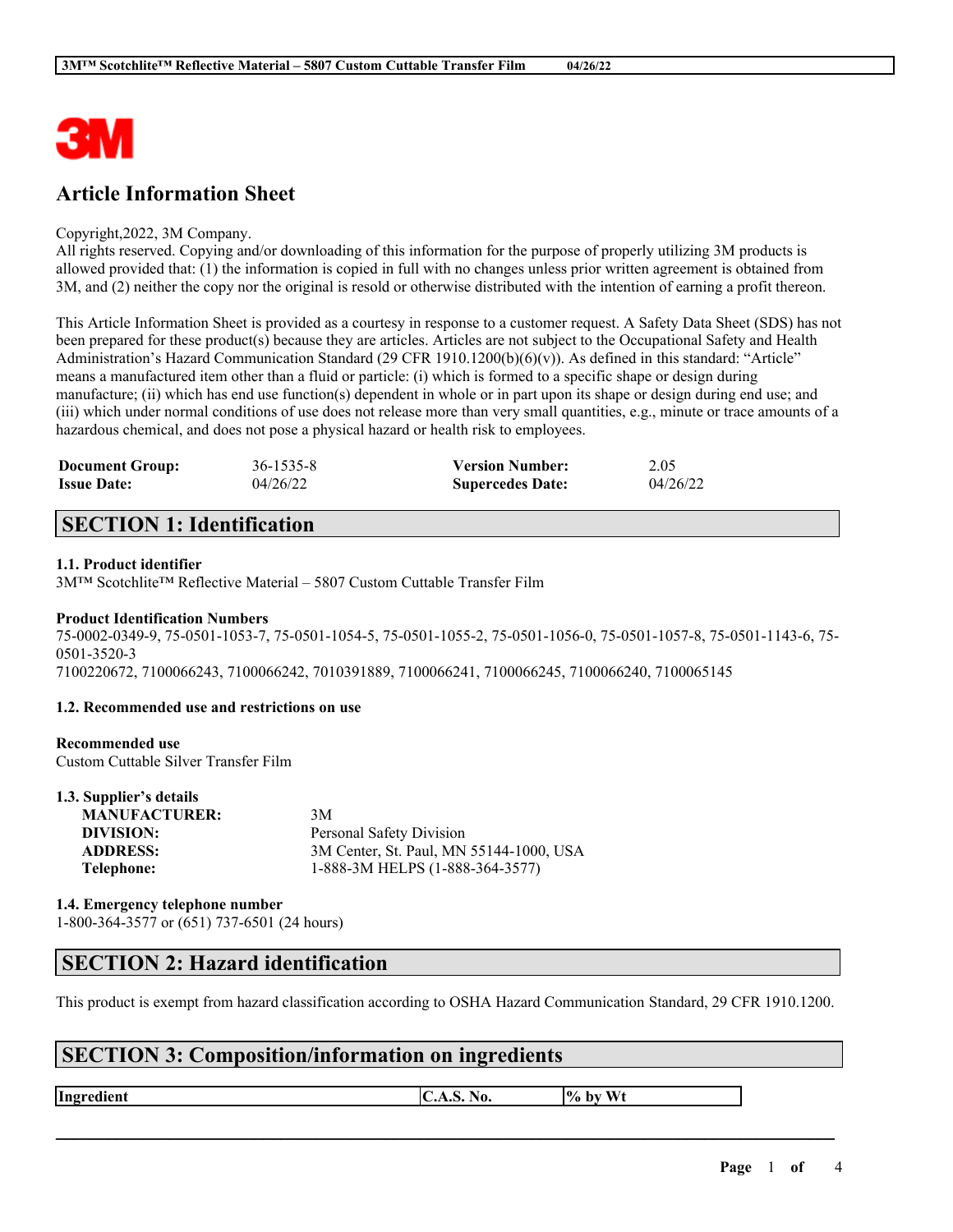#### **3M™ Scotchlite™ Reflective Material – 5807 Custom Cuttable Transfer Film 04/26/22**

Silver Transfer Film None 2012 | None

## **SECTION 4: First aid measures**

### **4.1. Description of first aid measures**

#### **Inhalation:**

No need for first aid is anticipated.

### **Skin Contact:**

No need for first aid is anticipated.

#### **Eye Contact:**

No need for first aid is anticipated.

### **If Swallowed:**

No need for first aid is anticipated.

### **SECTION 5: Fire-fighting measures**

In case of fire: Use a fire fighting agent suitable for ordinary combustible material such as water or foam.

### **SECTION 6: Accidental release measures**

#### **6.1. Personal precautions, protective equipment and emergency procedures**

Not applicable.

### **6.2. Environmental precautions**

Not applicable.

#### **6.3. Methods and material for containment and cleaning up** Not applicable.

### **SECTION 7: Handling and storage**

### **7.1. Precautions for safe handling**

This product is considered to be an article which does not release or otherwise result in exposure to a hazardous chemical under normal use conditions.

### **7.2. Conditions for safe storage including any incompatibilities**

No special storage requirements.

### **SECTION 8: Exposure controls/personal protection**

This product is considered to be an article which does not release or otherwise result in exposure to a hazardous chemical under normal use conditions. No engineering controls or personal protective equipment (PPE) are necessary.

 $\mathcal{L}_\mathcal{L} = \mathcal{L}_\mathcal{L} = \mathcal{L}_\mathcal{L} = \mathcal{L}_\mathcal{L} = \mathcal{L}_\mathcal{L} = \mathcal{L}_\mathcal{L} = \mathcal{L}_\mathcal{L} = \mathcal{L}_\mathcal{L} = \mathcal{L}_\mathcal{L} = \mathcal{L}_\mathcal{L} = \mathcal{L}_\mathcal{L} = \mathcal{L}_\mathcal{L} = \mathcal{L}_\mathcal{L} = \mathcal{L}_\mathcal{L} = \mathcal{L}_\mathcal{L} = \mathcal{L}_\mathcal{L} = \mathcal{L}_\mathcal{L}$ 

### **SECTION 9: Physical and chemical properties**

### **9.1. Information on basic physical and chemical properties**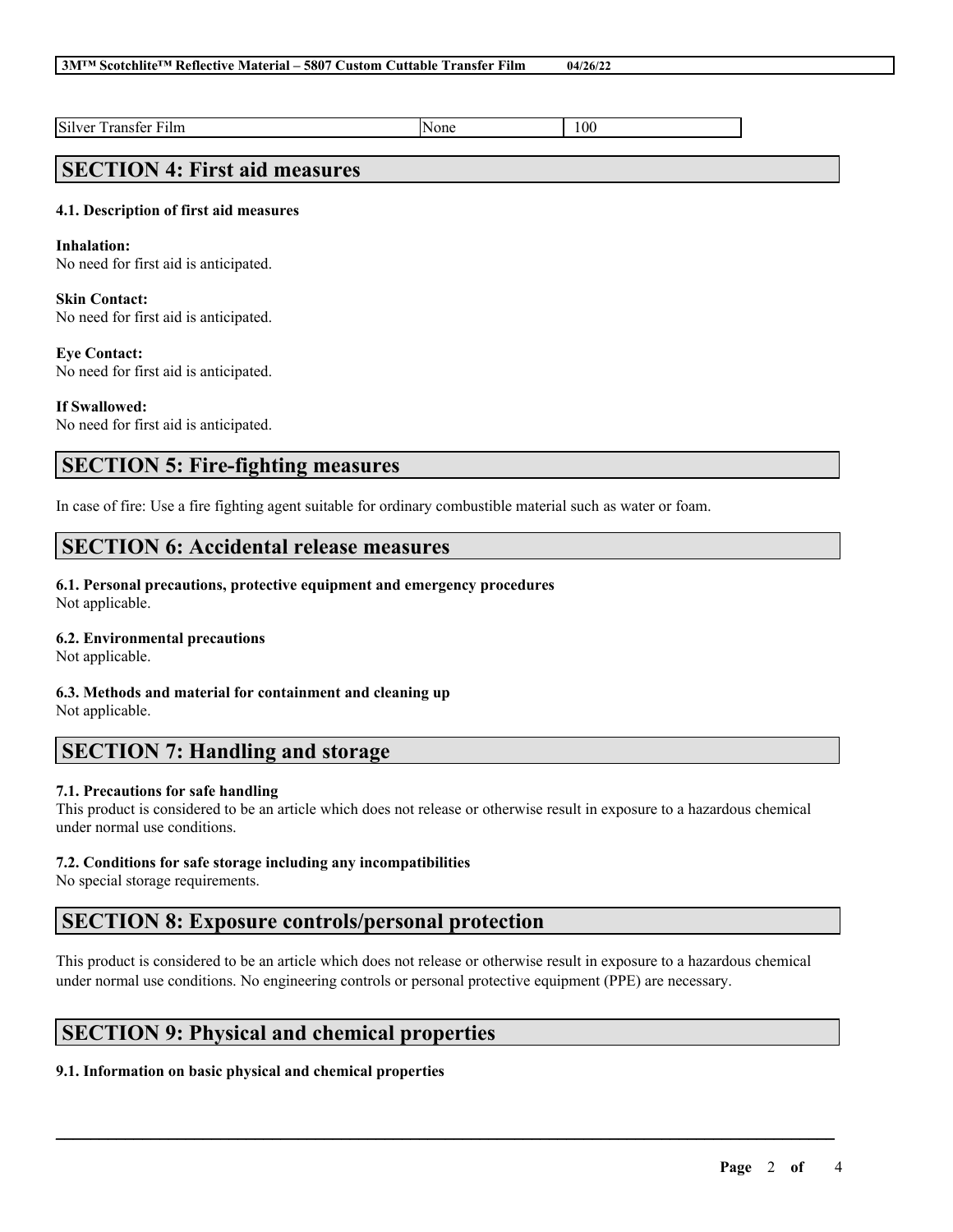| Appearance                                   |                                  |
|----------------------------------------------|----------------------------------|
| <b>Physical state</b>                        | Solid                            |
| Color                                        | Silver                           |
| Odor                                         | Odorless                         |
| <b>Odor threshold</b>                        | Not Applicable                   |
| рH                                           | Not Applicable                   |
|                                              | Not Applicable                   |
| <b>Melting point</b><br><b>Boiling Point</b> | Not Applicable                   |
| <b>Flash Point</b>                           | Not Applicable                   |
|                                              |                                  |
| <b>Evaporation rate</b>                      | Not Applicable<br>Not Classified |
| <b>Flammability (solid, gas)</b>             |                                  |
| <b>Flammable Limits(LEL)</b>                 | Not Applicable                   |
| <b>Flammable Limits(UEL)</b>                 | Not Applicable                   |
| <b>Vapor Pressure</b>                        | Not Applicable                   |
| <b>Vapor Density</b>                         | Not Applicable                   |
| <b>Specific Gravity</b>                      | Not Applicable                   |
| <b>Solubility In Water</b>                   | Not Applicable                   |
| Solubility-non-water                         | Not Applicable                   |
| Partition coefficient: n-octanol/water       | No Data Available                |
| <b>Autoignition temperature</b>              | Not Applicable                   |
| <b>Decomposition temperature</b>             | Not Applicable                   |
| <b>Viscosity</b>                             | Not Applicable                   |
| <b>Volatile Organic Compounds</b>            | Not Applicable                   |
| <b>Percent volatile</b>                      | Not Applicable                   |
| <b>VOC Less H2O &amp; Exempt Solvents</b>    | Not Applicable                   |
|                                              |                                  |

## **SECTION 10: Stability and reactivity**

This material is considered to be non reactive under normal use conditions.

## **SECTION 11: Toxicological information**

**Inhalation:** No health effects are expected

**Skin Contact:** No health effects are expected

**Eye Contact:** No health effects are expected

**Ingestion:** No health effects are expected

#### **Additional Information:**

This product, when used under reasonable conditions and in accordance with the directions for use, should not present a health hazard. However, use or processing of the product in a manner not in accordance with the product's directions for use may affect the performance of the product and may present potential health and safety hazards.

## **SECTION 12: Ecological information**

This article is expected to present a low environmental risk either because use and disposal are unlikely to result in a significant release of components to the environment or because those components that may be released are expected to have

 $\mathcal{L}_\mathcal{L} = \mathcal{L}_\mathcal{L} = \mathcal{L}_\mathcal{L} = \mathcal{L}_\mathcal{L} = \mathcal{L}_\mathcal{L} = \mathcal{L}_\mathcal{L} = \mathcal{L}_\mathcal{L} = \mathcal{L}_\mathcal{L} = \mathcal{L}_\mathcal{L} = \mathcal{L}_\mathcal{L} = \mathcal{L}_\mathcal{L} = \mathcal{L}_\mathcal{L} = \mathcal{L}_\mathcal{L} = \mathcal{L}_\mathcal{L} = \mathcal{L}_\mathcal{L} = \mathcal{L}_\mathcal{L} = \mathcal{L}_\mathcal{L}$